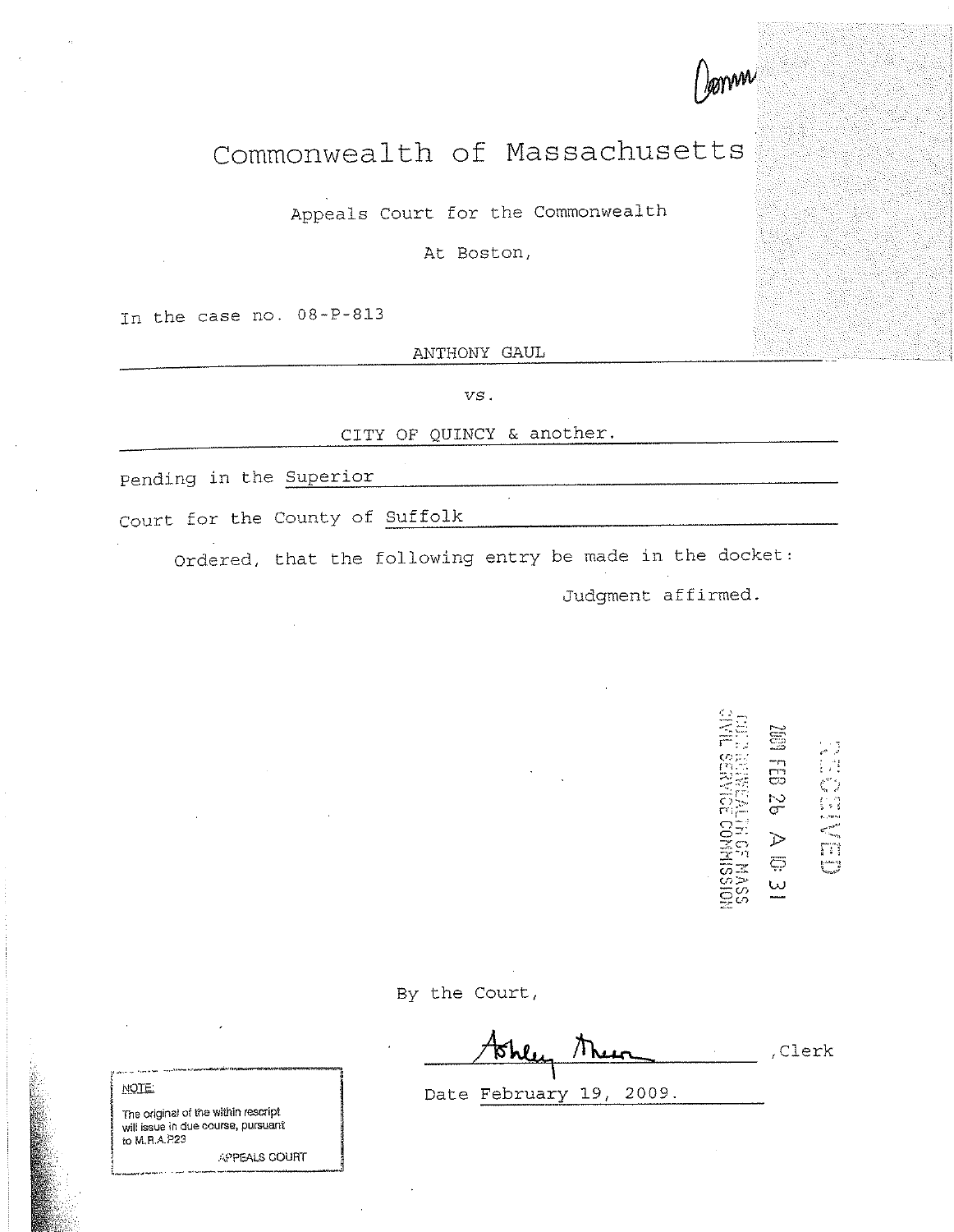## COMMONWEALTH OF MASSACHUSETTS

APPEALS COURT

08-P-813

ANTHONY GAUL

vs.

CITY OF QUINCY & another.'

## MEMORANDUM AND ORDER PURSUANT TO RULE 1:28

The plaintiff, Anthony Gaul, sought review in Superior Court under G. L. c. 30A, § 14, of a determination of the Civil Service Commission (commission) that was adverse to him. The parties filed cross motions for judgment on the pleadings. Gaul appeals from the allowance of the city of Quincy's motion, which had the effect of affirming the commission's dismissal of Gaul's appea<sup>l</sup> to that agency. We affirm.

After careful consideration of the record before us, we adopt the rationale of the Superior Court judge's well-reasoned decision, and conclude that the plaintiff has not demonstrated any error of law upon which the commission based its decision. As the judge stated, there was substantial evidence to suppor<sup>t</sup> the commission's determinations that Gaul was a smoker, he previously had an abuse protection order entered against him, he did not provide complete information on his application, and he had a very poor driving record, which he failed to fully disclose

<sup>&</sup>lt;sup>1</sup> Civil Service Commission.